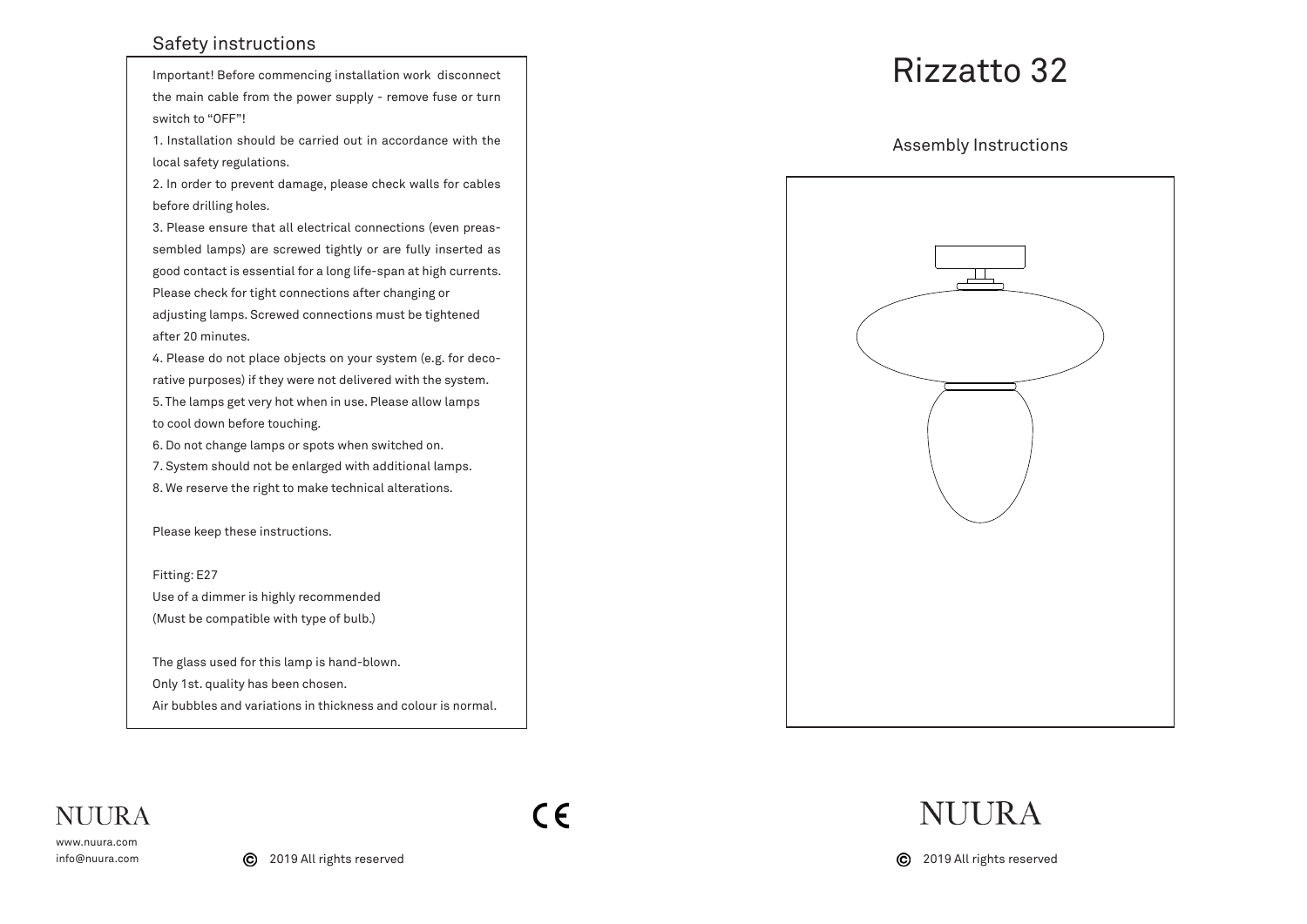

Mount the top plate to the ceiling with screws.

Please make sure it is fixated properly.

Install the power cable by leading it through either the top or the side of the ceiling plate into the cable connector.



po<sub>we</sub>

Ground - ceiling plate

Attach the lamp to the top plate by turning the lamp.



**2**

power cable

**3**